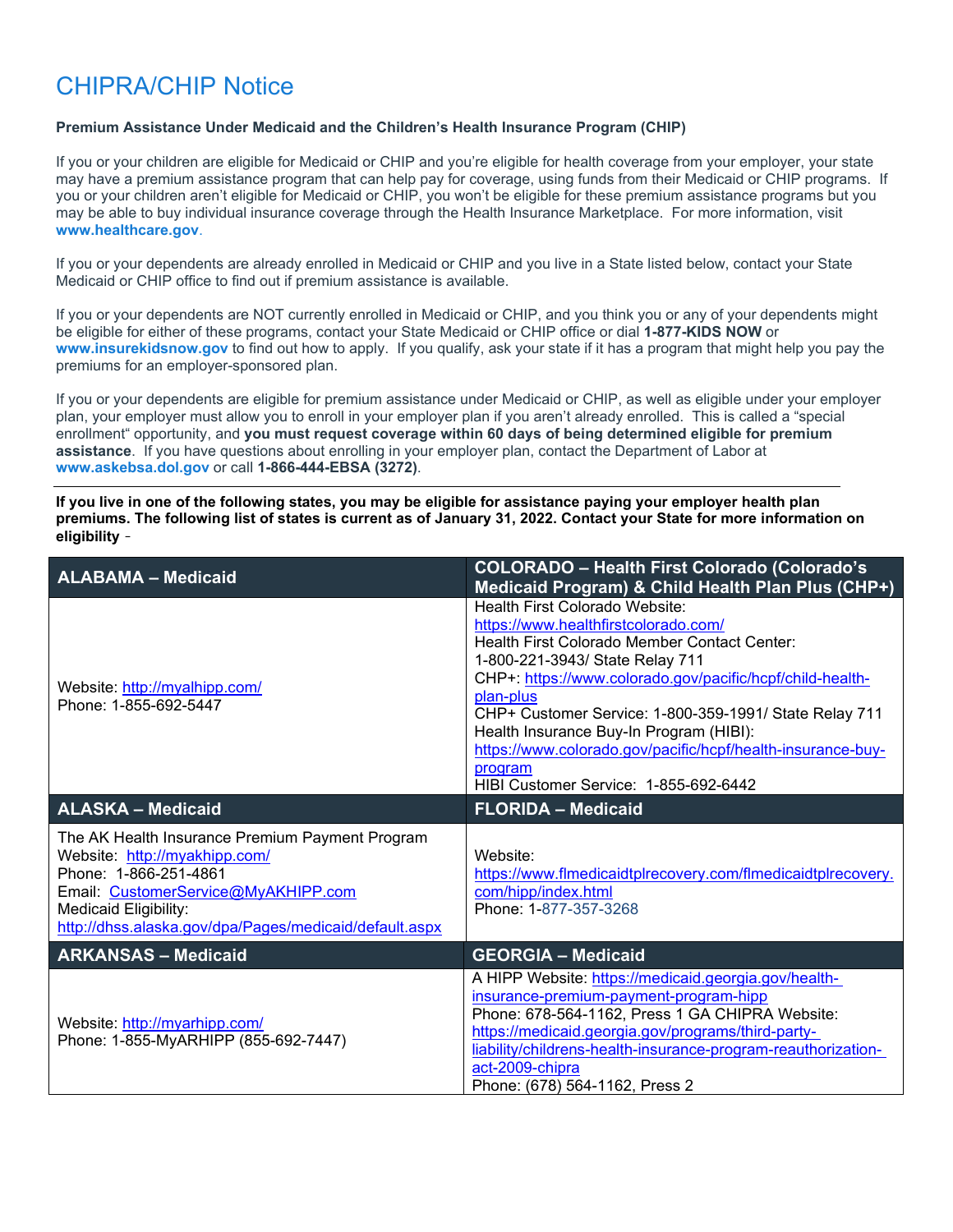| <b>CALIFORNIA - Medicaid</b>                                                                                                                                                                                                                                                                                 | <b>INDIANA - Medicaid</b>                                                                                                                                                                                   |
|--------------------------------------------------------------------------------------------------------------------------------------------------------------------------------------------------------------------------------------------------------------------------------------------------------------|-------------------------------------------------------------------------------------------------------------------------------------------------------------------------------------------------------------|
| Website:<br>Health Insurance Premium Payment (HIPP) Program<br>http://dhcs.ca.gov/hipp<br>Phone: 916-445-8322<br>Fax: 916-440-5676<br>Email: hipp@dhcs.ca.gov                                                                                                                                                | Healthy Indiana Plan for low-income adults 19-64<br>Website: http://www.in.gov/fssa/hip/<br>Phone: 1-877-438-4479<br>All other Medicaid<br>Website: https://www.in.gov/medicaid/<br>Phone 1-800-457-4584    |
| <b>IOWA - Medicaid and CHIP (Hawki)</b>                                                                                                                                                                                                                                                                      | <b>MONTANA - Medicaid</b>                                                                                                                                                                                   |
| Medicaid Website:<br>https://dhs.iowa.gov/ime/members<br>Medicaid Phone: 1-800-338-8366<br>Hawki Website:<br>http://dhs.iowa.gov/Hawki<br>Hawki Phone: 1-800-257-8563<br><b>HIPP Website:</b><br>https://dhs.iowa.gov/ime/members/medicaid-a-to-<br>$Z/h$ ipp<br>HIPP Phone: 1-888-346-9562                  | Website:<br>http://dphhs.mt.gov/MontanaHealthcarePrograms/HIPP<br>Phone: 1-800-694-3084                                                                                                                     |
| <b>KANSAS - Medicaid</b>                                                                                                                                                                                                                                                                                     | <b>NEBRASKA - Medicaid</b>                                                                                                                                                                                  |
| Website: https://www.kancare.ks.gov/<br>Phone: 1-800-792-4884                                                                                                                                                                                                                                                | Website: http://www.ACCESSNebraska.ne.gov<br>Phone: 1-855-632-7633<br>Lincoln: 402-473-7000<br>Omaha: 402-595-1178                                                                                          |
| <b>KENTUCKY - Medicaid</b>                                                                                                                                                                                                                                                                                   | <b>NEVADA - Medicaid</b>                                                                                                                                                                                    |
| Kentucky Integrated Health Insurance Premium<br>Payment Program (KI-HIPP) Website:<br>https://chfs.ky.gov/agencies/dms/member/Pages/kihipp<br>.aspx<br>Phone: 1-855-459-6328<br>Email: KIHIPP.PROGRAM@ky.gov<br><b>KCHIP Website:</b><br>https://kidshealth.ky.gov/Pages/index.aspx<br>Phone: 1-877-524-4718 | Medicaid Website: http://dhcfp.nv.gov<br>Medicaid Phone: 1-800-992-0900                                                                                                                                     |
| Kentucky Medicaid Website: https://chfs.ky.gov<br><b>LOUISIANA - Medicaid</b>                                                                                                                                                                                                                                | <b>NEW HAMPSHIRE - Medicaid</b>                                                                                                                                                                             |
| Website: www.medicaid.la.gov or<br>www.ldh.la.gov/lahipp<br>Phone: 1-888-342-6207 (Medicaid hotline) or 1-855-<br>618-5488 (LaHIPP)                                                                                                                                                                          | Website: https://www.dhhs.nh.gov/oii/hipp.htm<br>Phone: 603-271-5218<br>Toll free number for the HIPP program: 1-800-852-<br>3345, ext 5218                                                                 |
| <b>MAINE - Medicaid</b>                                                                                                                                                                                                                                                                                      | <b>NEW JERSEY - Medicaid and CHIP</b>                                                                                                                                                                       |
| <b>Enrollment Website:</b><br>https://www.maine.gov/dhhs/ofi/applications-forms<br>Phone: 1-800-442-6003<br>TTY: Maine relay 711<br>Private Health Insurance Premium Webpage:<br>https://www.maine.gov/dhhs/ofi/applications-forms<br>Phone: -800-977-6740.<br>TTY: Maine relay 711                          | Medicaid Website:<br>http://www.state.nj.us/humanservices/<br>dmahs/clients/medicaid/<br>Medicaid Phone: 609-631-2392<br>CHIP Website: http://www.njfamilycare.org/index.html<br>CHIP Phone: 1-800-701-0710 |